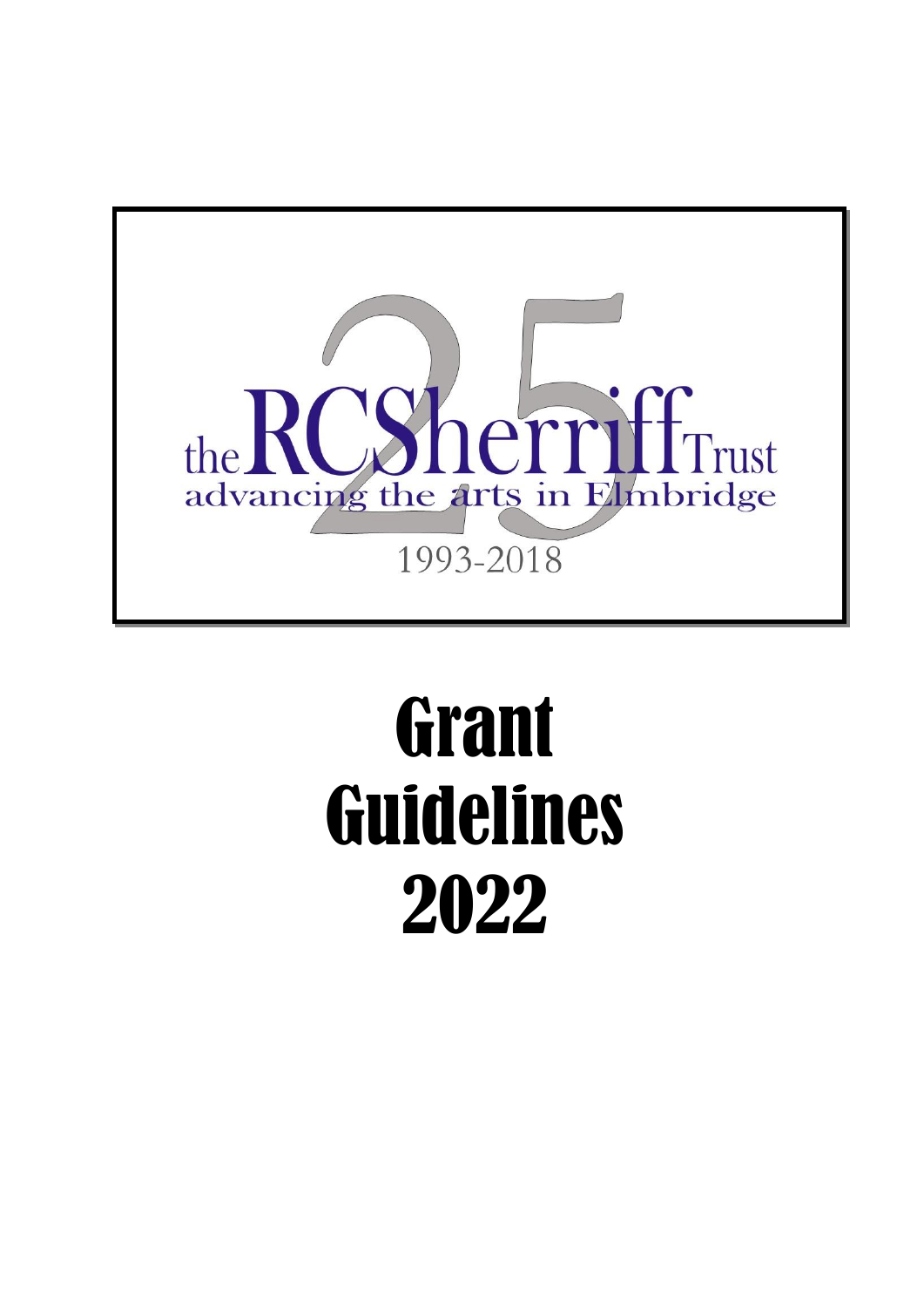

| <b>Index</b>                                   |                 |
|------------------------------------------------|-----------------|
| Welcome                                        | 2               |
| <b>Grant Application Deadlines</b>             | 3               |
| <b>Decision Dates</b>                          | 3               |
| <b>Contact Details</b>                         | 3               |
| Steps to apply for an R C Sherriff Trust Grant | 4               |
| Aims of The R C Sherriff Trust                 | 5               |
| Criteria & Eligibility                         | 6               |
| <b>Guidance for Organisations</b>              | 7               |
| Guidance for Individuals                       | 9               |
| What We Do Not Fund                            | 10              |
| <b>Financial Criteria</b>                      | 11              |
| <b>Underwriting Grants</b>                     | 12 <sup>2</sup> |
| <b>Capital Funding</b>                         | 13              |
| What to Do Now                                 | 14              |
| <b>APPLICATION FORM</b>                        | 15              |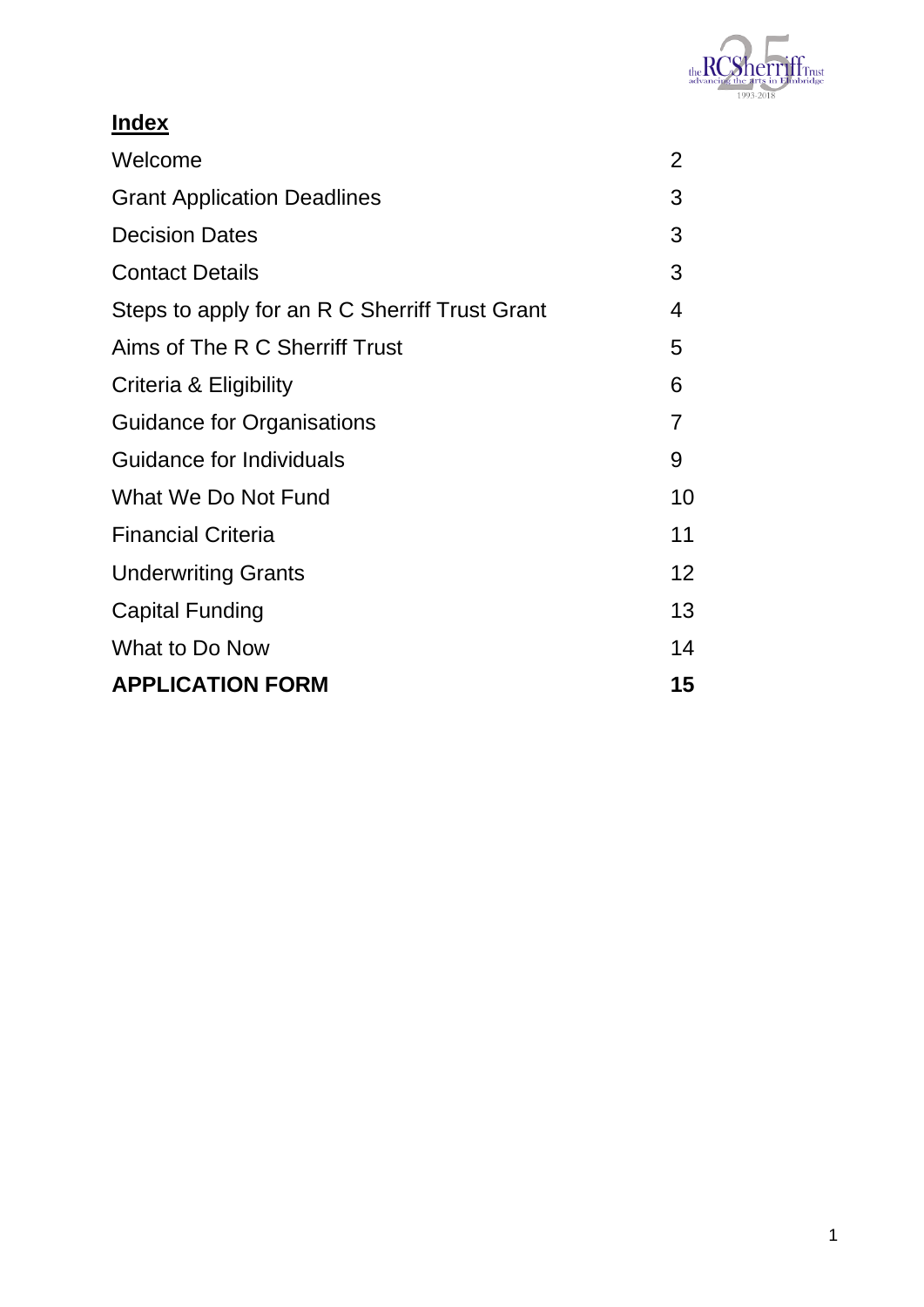

# **Please Note:**

**Following the temporary suspension of our Grant Awards due to the Covid19 Crisis, the R C Sherriff Trust are now accepting applications for 2021. However, due to the Crisis, we have changed some of the criteria for applicants. Please read the guidelines on the next pages carefully before applying. All applicants must contact the Trust's Director, Pete Allen, at [arts@rcsherrifftrust.org.uk](mailto:arts@rcsherrifftrust.org.uk) for an informal discussion before completing the application form.**

Thank you for your interest in The R C Sherriff Trust's Arts Grants, our funding programme for arts activities that engage residents in Elmbridge and supports arts organisations, practitioners, individuals and groups using the arts to carry out their work. We are able to award grants up to £1,000. There are four Arts Grants deadlines each year.

The awards we make through our Arts Grants help us to achieve our mission of 'advancing the arts in Elmbridge.

**This Grant Pack applies to the following grant schemes: Project Grants for Organisations and Individuals Underwriting Grants Capital Grants (for Venues and Arts Organisations)**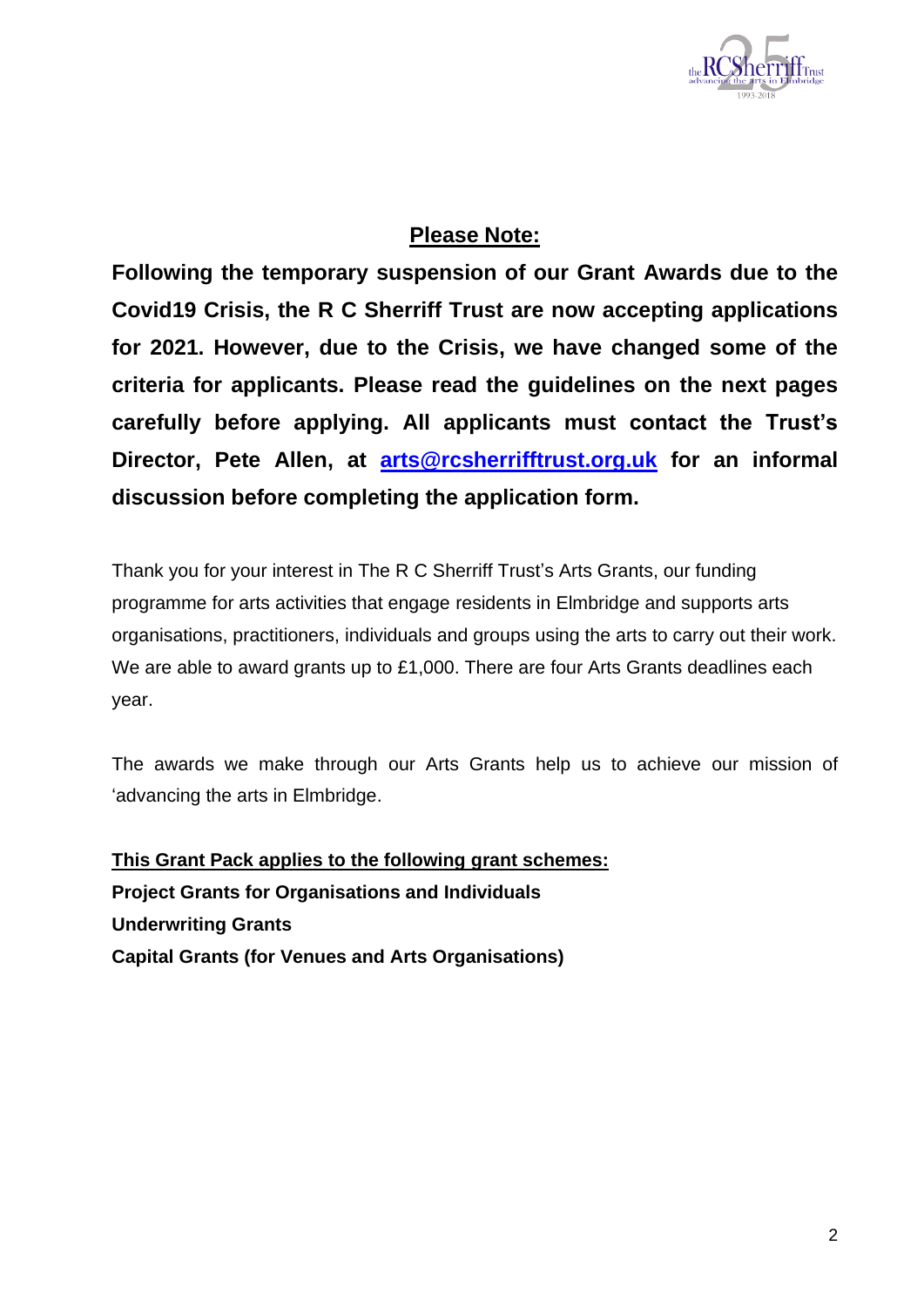

# **Dates for 2022**

## **Application Deadlines Dates of Trust Decisions**

Monday 10 January 2022 Tuesday 25 January 2022 Monday 4 April 2022 Tuesday 26 April 2022 Monday 4 July 2022 Tuesday 26 July 2022 Monday 3 October 2022 Tuesday 25 October 2022

> All enquiries and applications should be emailed to: **arts@rcsherrifftrust.org.uk** or addressed to: **The R C Sherriff Trust, Hersham Technology Park, Sterling Suite, Molesey Road, Hersham, Walton-on-Thames, Surrey KT12 4RZ.**

> > **Tel: 01932 229996**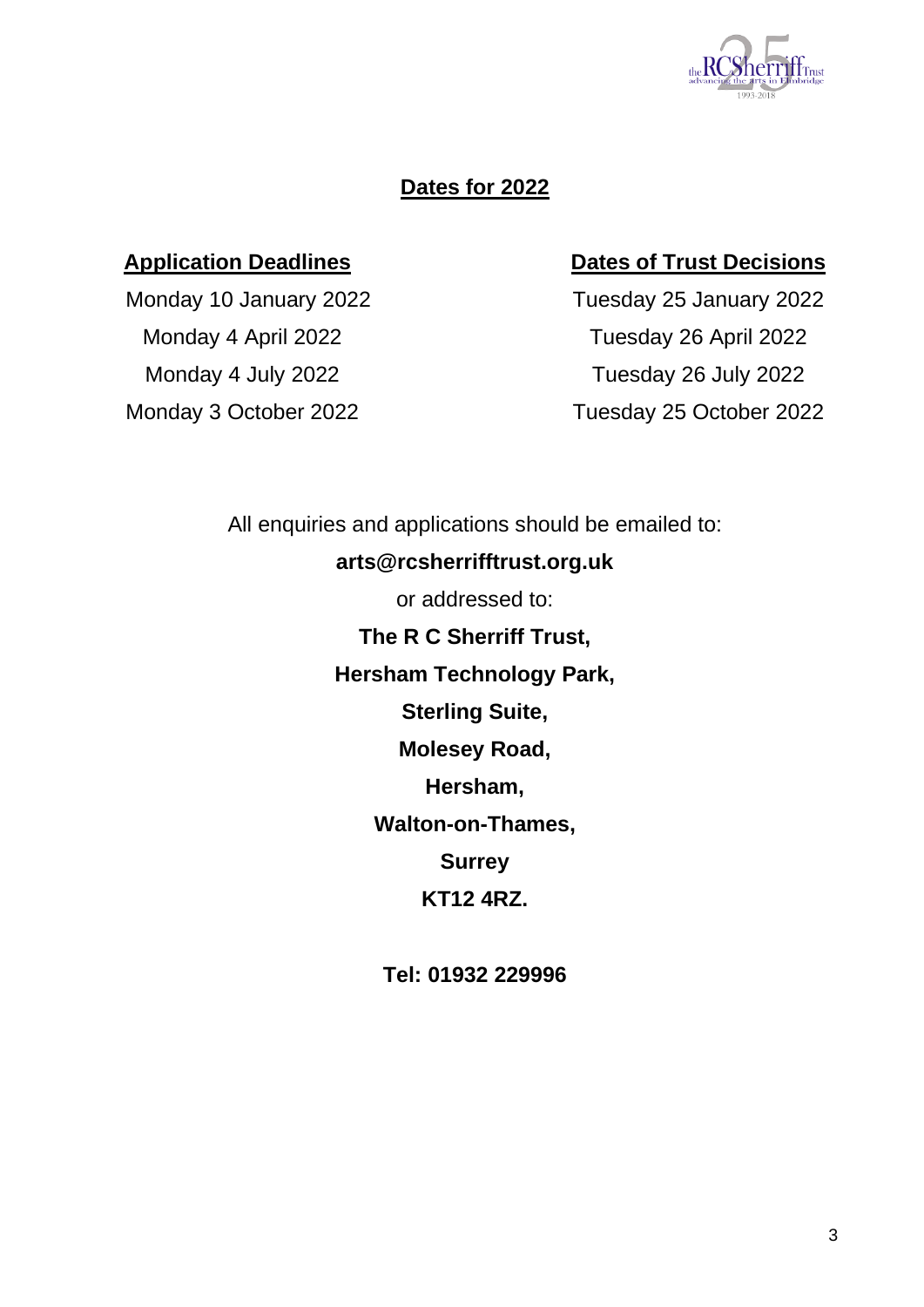

# **Steps to apply for an R C Sherriff Trust Grant**

You've got a great idea. What next?

#### **1 Read this guidance carefully**

This guidance explains the eligibility requirements for an R C Sherriff Trust Grant. Please read it carefully before you begin.

#### **2 Is your activity right for The R C Sherriff Trust's Grant Programme?**

Please check if your activity is eligible for funding through The R C Sherriff Trust's Grant Programme. The list in the 'Eligibility' section of this guidance gives more information on what we can and cannot fund.

The application form asks which of the 'Aims of The Trust' that your application meets. The Aims of The Trust' can be found on page 5.

After you have read this guidance, please contact the Trust's Director. Be ready to clearly describe your activity to us, as this will help us give you good advice and will save time.

The R C Sherriff Trust's Grant Programme is a competitive programme. Please consider what you would do if we cannot fund your activity.

#### **3 Fill in the application form.**

The application form asks you a series of questions about different parts of your activity including: artistic quality, public engagement, management and finance.

This gives us information about you, the activity you are applying for and your budget. The Trustees will use this information to decide whether they will offer you a grant. If your application does not contain the information required, we might not be able to consider your application.

#### **We wish you success with your application.**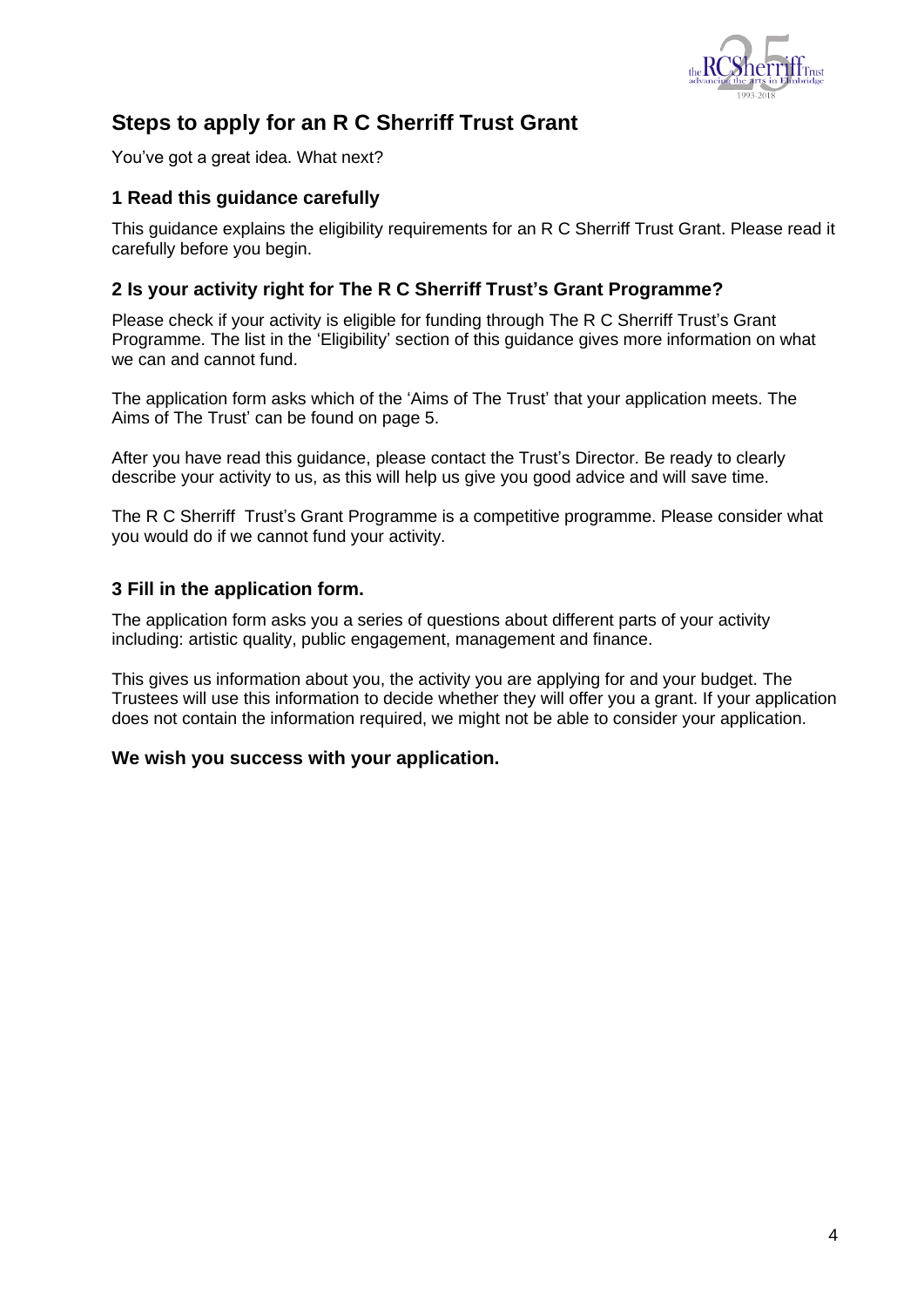

#### **Aims of the Trust:**

The R C Sherriff Trust supports the arts in Elmbridge, through its grant-making, for the following purposes:

- **1. To support and stimulate excellence, new ideas and innovation in the arts in the Borough, whether amateur or professional**
- **2. To invest in the creative talent of individual artists in Elmbridge and to provide opportunities for them to develop further their skills and knowledge**
- **3. To increase opportunities for all Elmbridge residents to take part in or experience high-quality arts activities, whatever their economic or social circumstances or age**
- **4. To increase resources and improve facilities for the arts in the borough**
- **5. To support and encourage initiatives aimed at the development of new audiences and venues for the arts in the borough**
- **6. To promote good practice in management, marketing, fundraising and educational work amongst arts organisations in Elmbridge, and to encourage collaboration.**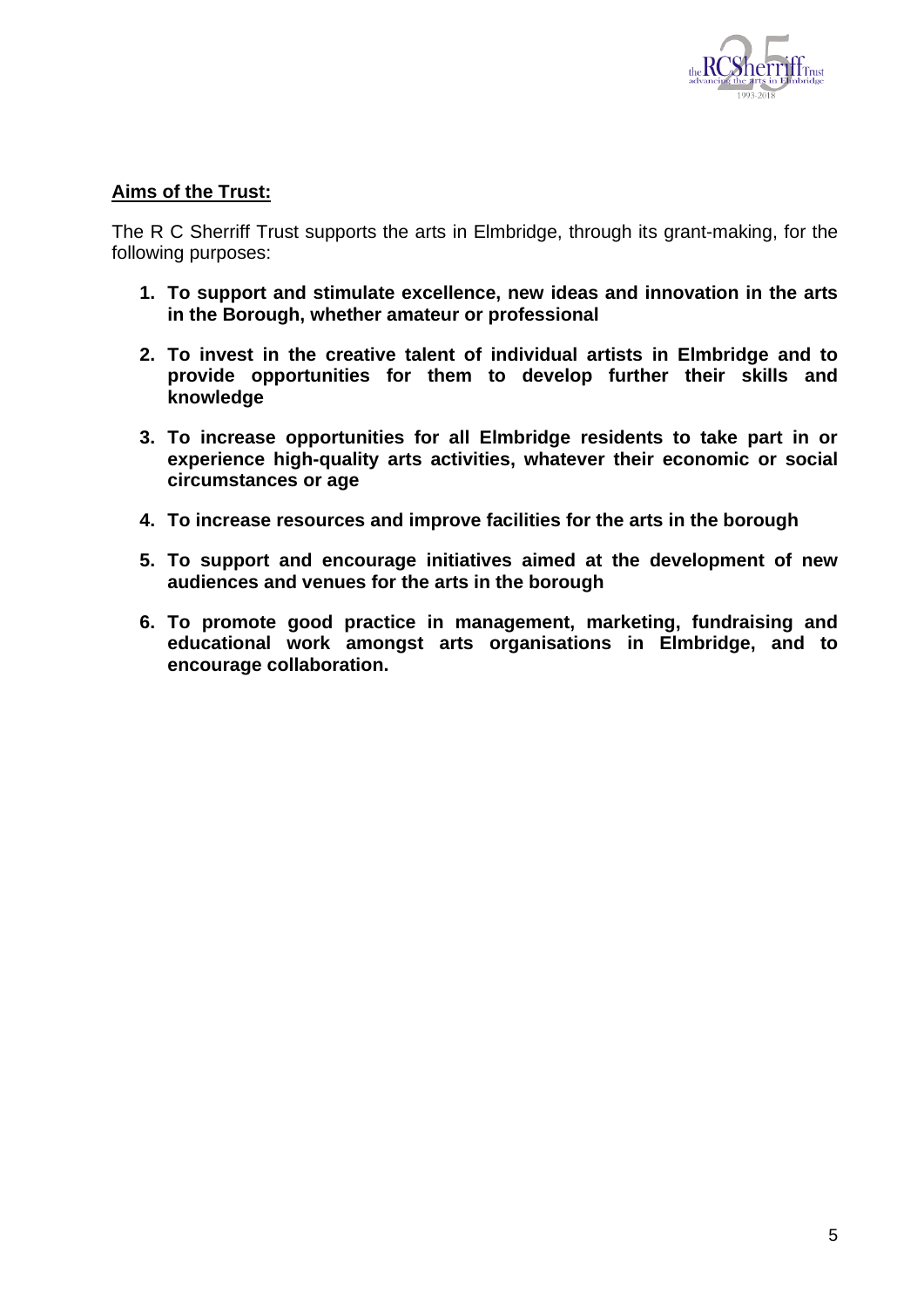

#### **Criteria & Eligibility**

- All applicants must contact the Trust to discuss their applications with the Director before submitting them.
- Grants cannot be granted retrospectively.
- Decisions will be made at Trust Board meetings on the dates listed at the front of this pack and applicants will be notified of the results within two days of the meeting. Applications will only be considered for Projects scheduled to start at least three weeks after the date of decision. If in doubt, please check the timing of your application with the Trust.

### **Eligibility**

- All applicants must either be residents of the Borough of Elmbridge or be running their project in Elmbridge, for the benefit of Elmbridge residents.
- In the case of organisations, the majority of their membership should come from within the Borough and it should be perceived that they are an Elmbridge-based group.
- All successful applicants must issue a press release about their association with the Trust and use the items in the Marketing Pack, supplied by the Trust. (NB this condition may be waived in respect of some awards to individuals). The pack is supplied to successful applications. If you do not receive one, please call the office.
- Successful applicants are required to return monitoring forms and/or reports about the funded project after it has taken place. Failure to do so may affect future applications.
- If a grant offer is made, payment will only be released upon confirmation that all the money required for the project, is in place (except in the case of Underwriting Grants).
- Grant offers must be accepted within one month of the date of offer, or the offer will lapse.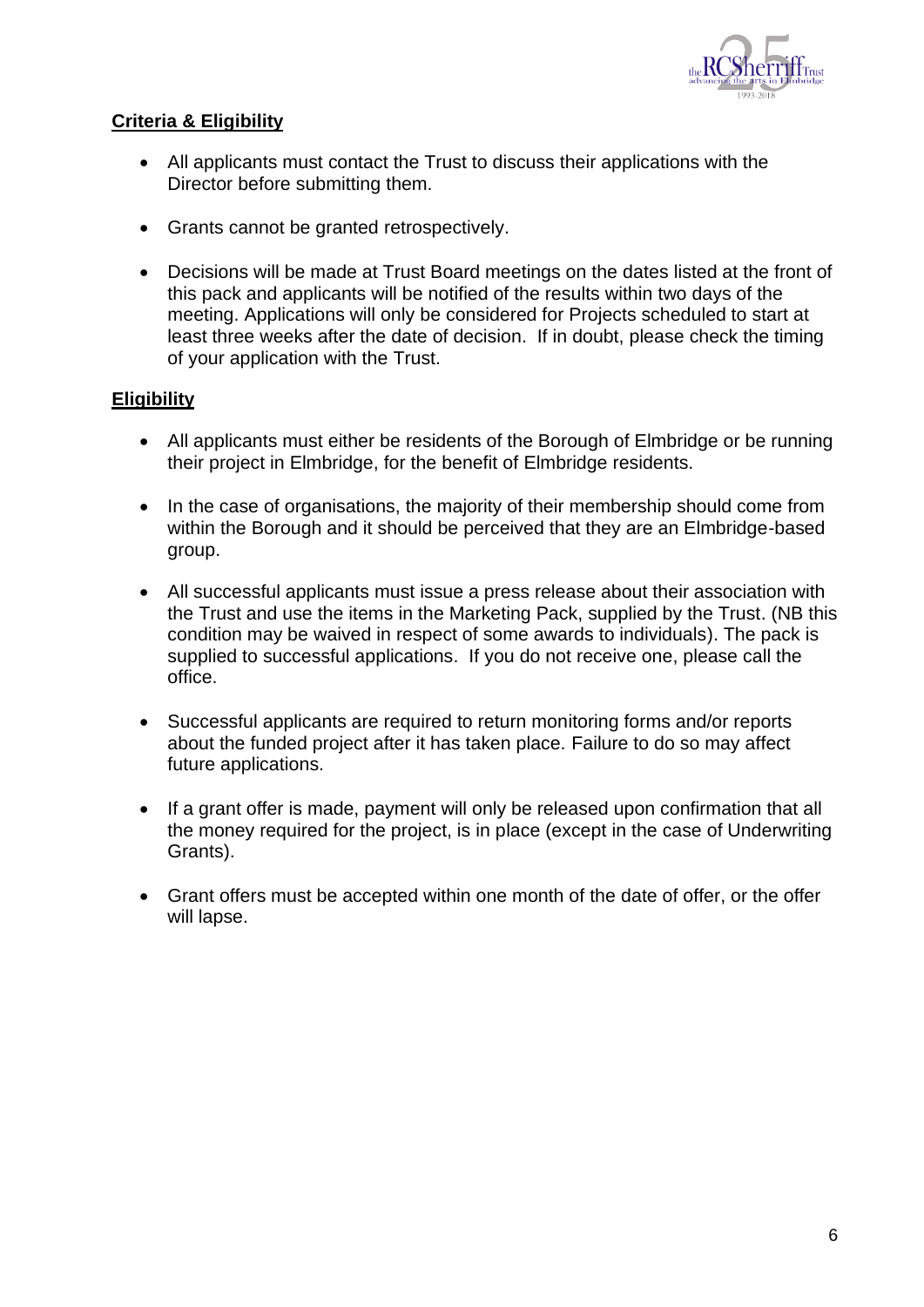

#### **Guidance for Organisations**

#### **Who can apply:**

Arts organisations, both professional and amateur; Elmbridge schools/colleges, other Elmbridge organisations, voluntary and community groups who use the arts as part of their work/activities, or wish to host or run an arts event/project; and consortia of organisations or individual artists (one of the organisations or individuals involved would have to take a lead role by assuming responsibility for making the application and managing any grant).

What can you apply for:

Capital, Project or Underwriting Grants**,** purposes of which could include:

- Commissions of new work from professional artists
- Productions, performances, one-off arts events
- Tours of "artistic product" to the village and public halls, and arts venues around the borough
- Artists in residence, masterclasses
- Research and development, and experimental projects
- Educational programmes
- Participative arts activities, particularly for young people and retired people
- Marketing initiatives and audience development strategies
- Capital items such as equipment and improvements to facilities and buildings.
- **Note 1** The Trust will only award grants to properly constituted, not-for-profit organisations, although they need not be registered charities.
- **Note 2** Organisations applying for more than £500, must supply a set of their most recent Annual Accounts.
- **Note 3** Organisations may apply for grants to **develop and improve** their repertoires, activities and skills, not to subsidise core activities. **The Trust will not fund the purchase of sheet music and scores.**
- **Note 4** Your application may cover more than one activity.
- **Note 5** The application form must be signed by the Chairperson or Treasurer of an organisation, unless by prior arrangement with the Trust's Director.
- **Note 6** Payment for organisations will not normally be made payable to an individual, unless by prior arrangement with the Trust's Director.
- **Note 7** Successful applicants may not reapply to the Trust within 12 months of their grant award, **although exceptions may occasionally be made in the**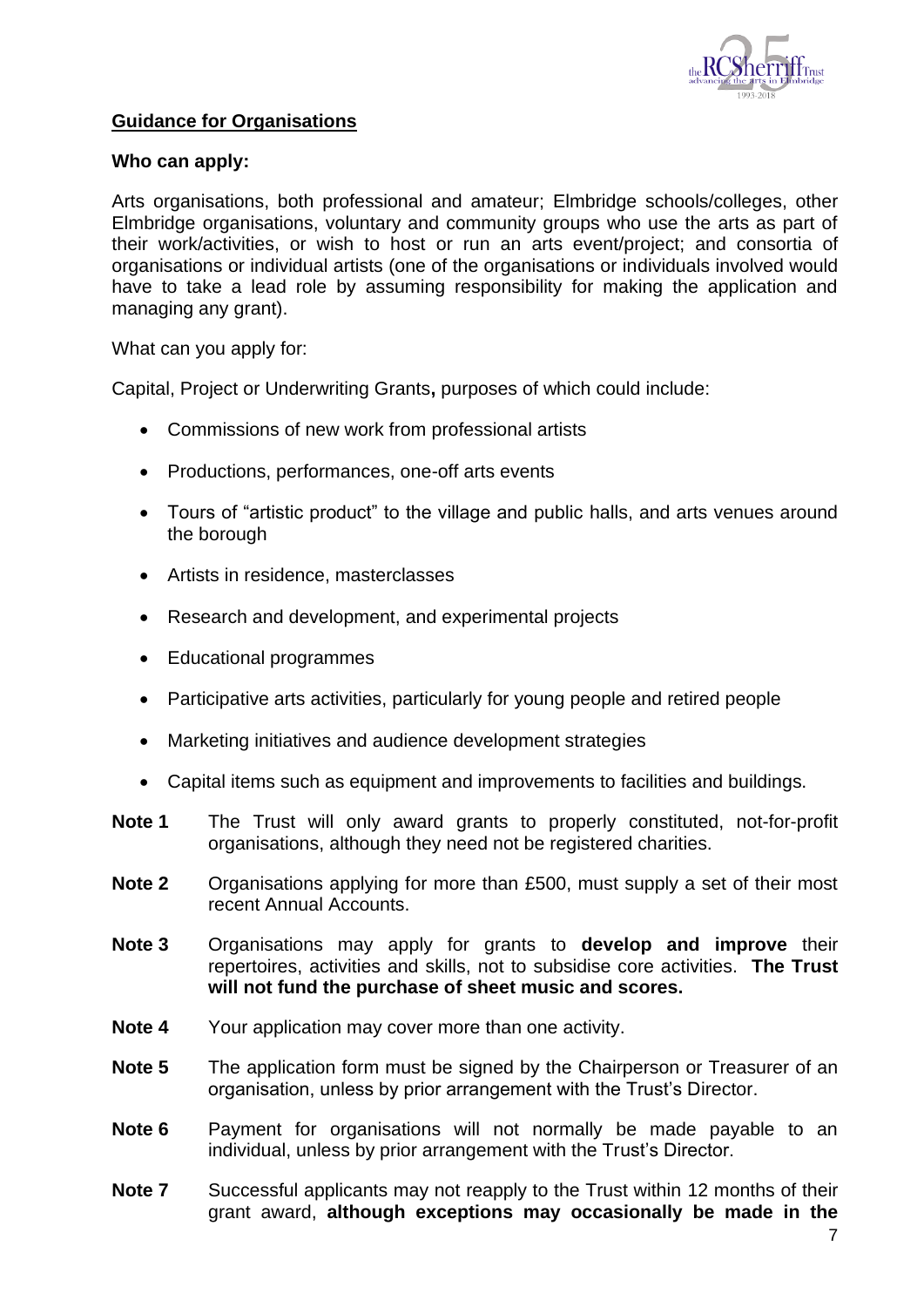

**case of Underwriting grants if they are not required/taken up in the first instance.**

- **Note 8** Unsuccessful applicants **may** reapply to the Trust within 12 months of their application.
- **Note 9** Applications will not be considered if submitted after the application deadline for each quarter.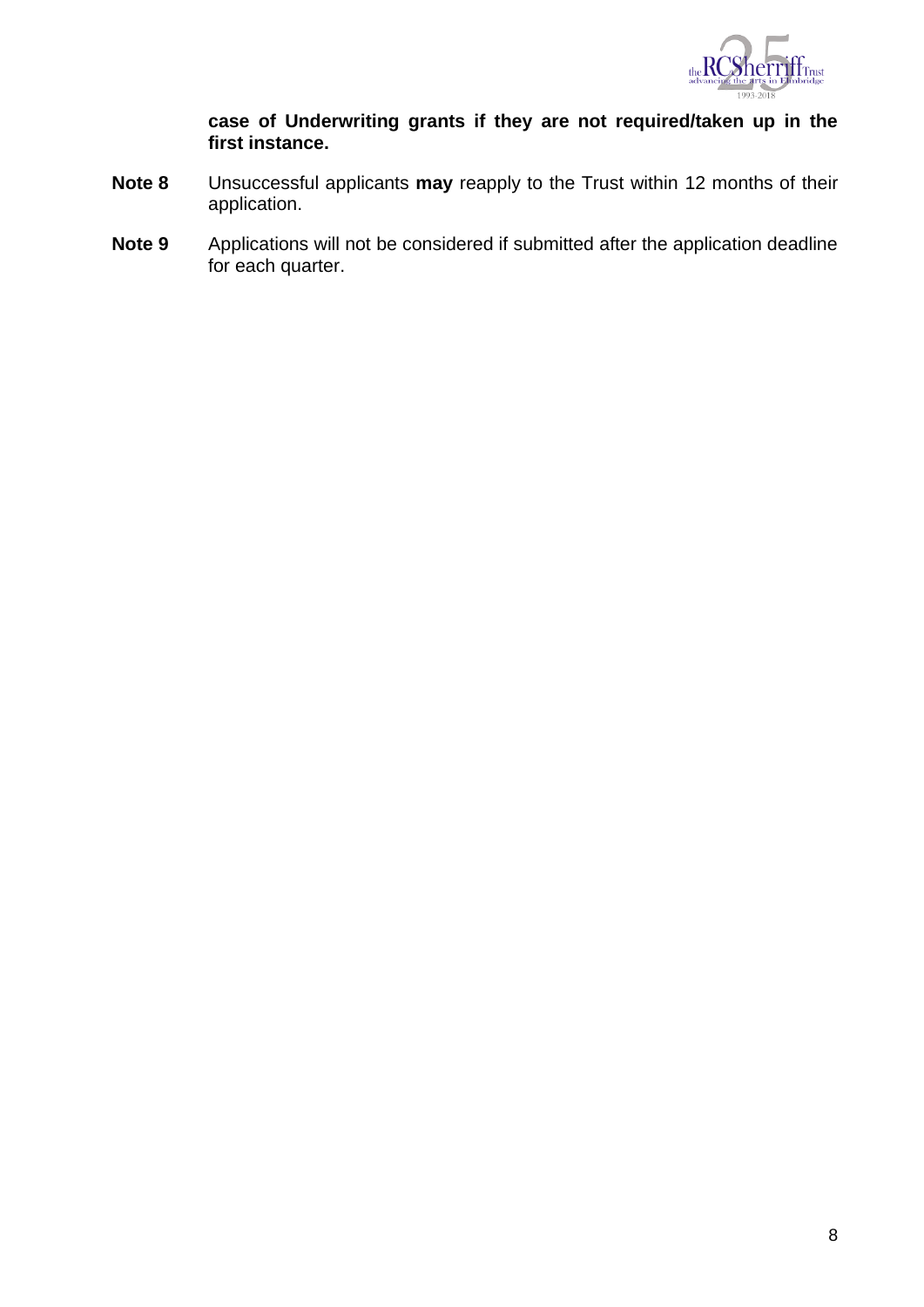

#### **Guidance for Individuals**

#### **Who can apply:**

Composers, craftspeople, curators, designers, directors, film-makers, musicians, performers, producers, promoters, theatre technicians, visual artists, writers and other individual arts practitioners.

What can you apply for:

Grants to assist with:

- Professional development and training (including travel grants) eg short courses in specific skills, work placements with other artists, specified periods of travel and/or study
- Research and development for arts projects
- The publication, production or exhibition of a specific piece of work
- Capital items e.g. equipment
- **Note 10** Successful applicants may not reapply to the Trust within 12 months of their grant award, **although exceptions may occasionally be made in the case of Underwriting grants if they are not required/taken up in the first instance.**
- **Note 11** Unsuccessful applicants **may** reapply to the Trust within 12 months of their application.
- **Note 12** If successful, applicants can apply once a year for a maximum of two consecutive years, after which they must wait at least one complete financial year (January – December) before applying again.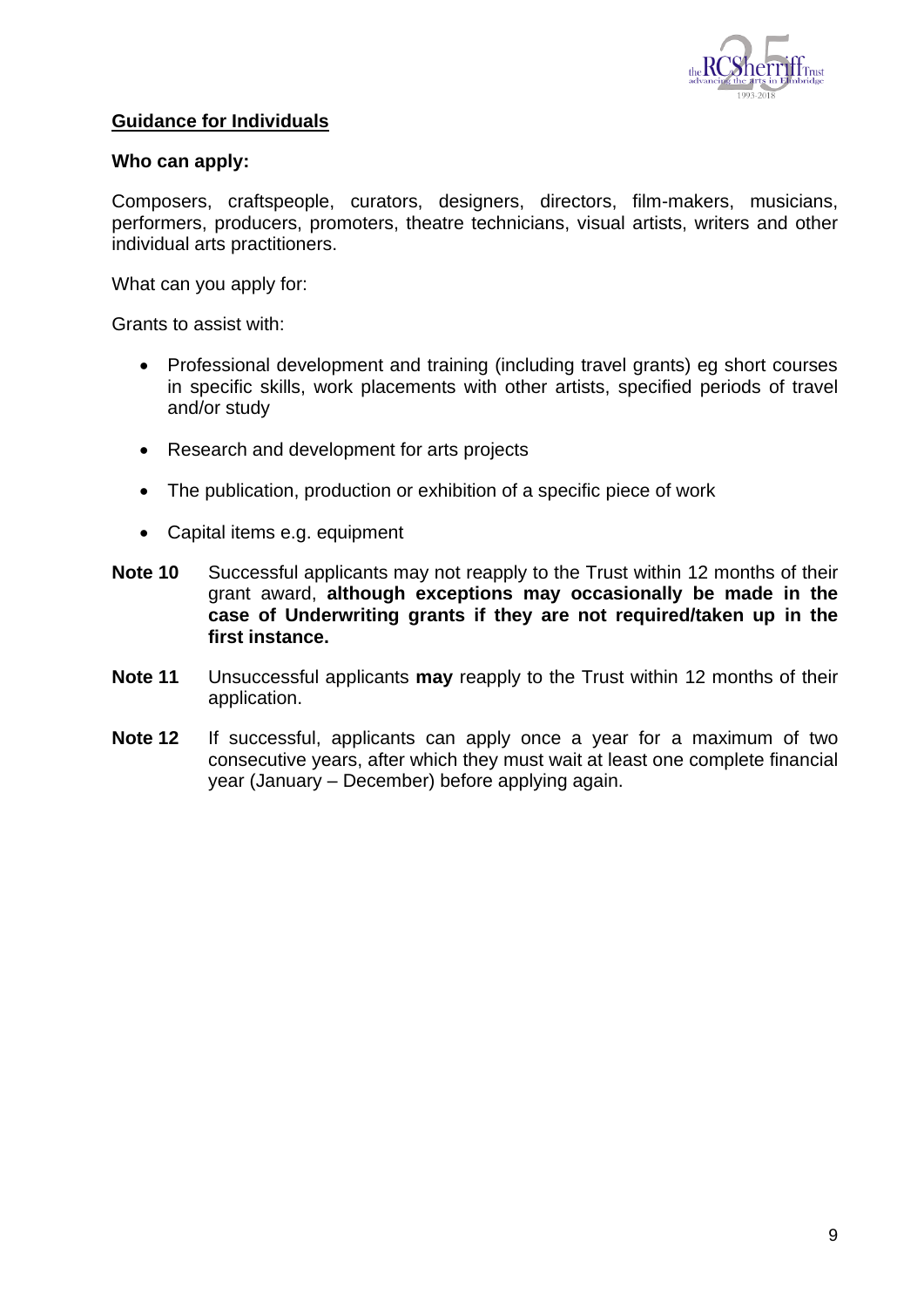

#### **What We Do Not Fund:**

- Activities that are not arts-related
- Higher education courses, long-term vocational training e.g. Drama School, or ongoing training programmes (e.g. piano lessons, regular dance classes).
- Fundraising events, e.g. special performances in aid of a local charity
- Activities that provide no potential benefit to the public
- Activities which have already taken place; goods or services that have been bought or ordered before receiving an offer
- Commercial ventures which could recoup their costs from their profits (other than Underwriting grants for performances)
- Costs that are already covered by other funding
- Core costs ie ongoing overheads such as salaries, insurance, maintenance budgets for equipment or buildings
- The Trust will not fund the purchase of sheet music and scores.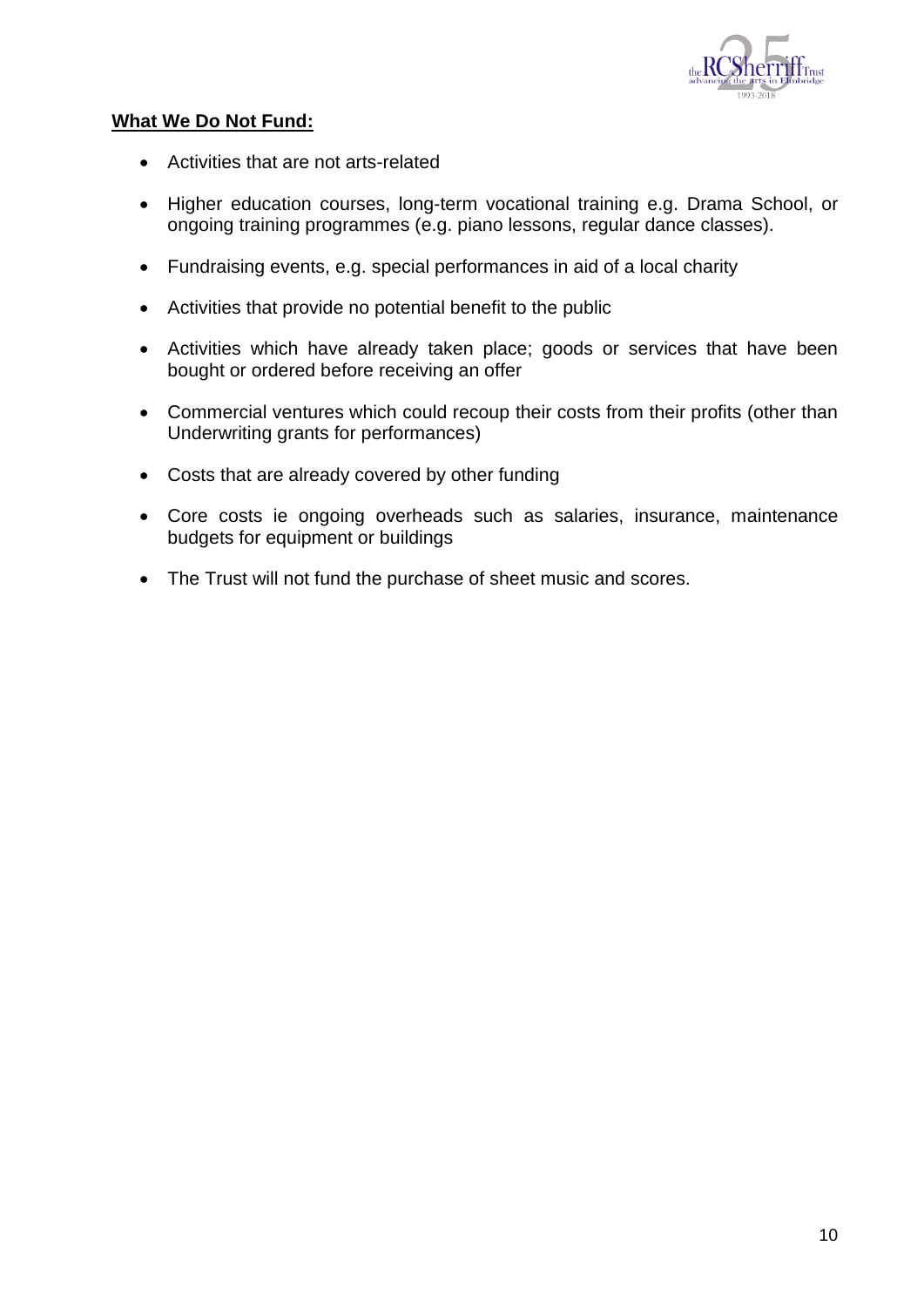

#### **Financial Criteria:**

We expect you to find approximately 50% of the money you need from other sources (except in the case of Underwriting Grants). These can include:

- Earned income from your proposed arts activity
- Funding from public organisations such as local authorities (i.e. Elmbridge Borough Council, Surrey County Arts), the Arts Council South East, the Heritage Lottery Fund etc
- Grants from other Trusts and Foundations
- Business sponsorship
- Fundraising activities
- A contribution from you or from your organisation's reserves

#### **Levels of Grant are available**

Project and Capital awards are unlikely to exceed £1500.

Underwriting Grants are unlikely to exceed £1000 for a series/run of performances, or £500 for a one-off performance.

Awards to individuals are unlikely to exceed £500, except for large-scale ventures.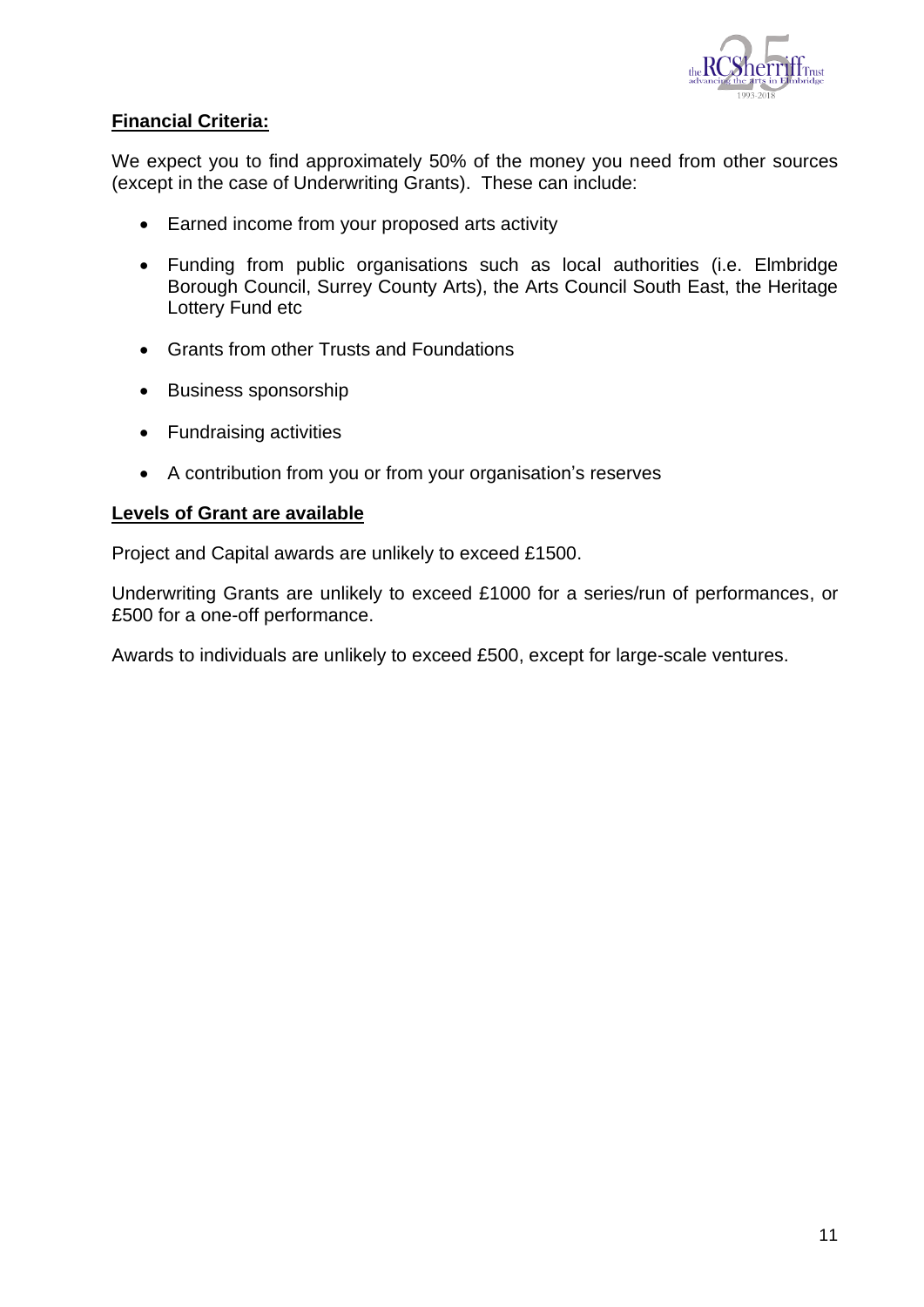

#### **Underwriting Grants**

This flexible scheme has been introduced specifically for the support of any arts event, amateur or professional, that is anticipated to "break even" financially. The Trust is keen to ensure that local organisations do not make a financial loss, but it may not use its charitable funds to help create a surplus. Therefore, we will only offer Underwriting Grants for events where there is the potential (however small) for a profit to be made. Please read the notes for this category, below, and, if necessary, seek further advice from the Trust's Director.

When applying for an Underwriting grant please complete the Cover Sheet and Parts A, B and D of the application form. Part D is a special budget that will ask you for the maximum box office achievable (i.e. if every ticket were sold at full price) and the minimum estimated box office (i.e. your lowest expected return, usually 50% of the venue capacity at the lowest priced ticket). The Trust will consider underwriting the difference between your lowest expected box office return and the cost of the event. The amount of your grant relates directly to your ticket sales.

#### A sample budget for your event –

| Expenditure (cost of event): | £750  |                               |
|------------------------------|-------|-------------------------------|
| Maximum box office income:   | £1000 | e.g. 100 tickets $@$ £10 each |
| Estimated minimum income:    | £500  | e.g. 50 tickets $@$ £10 each  |

Underwriting grant = £750 (expenditure) minus £500 (lowest estimated income) Therefore, the Trust would offer a maximum underwriting grant of £250.

After the event, you submit an Income and Expenditure report to the Trust. The following are examples of the possible outcomes:

**Actual income £500**: £750 (expenditure) minus £500 (income) = **£250**, maximum underwriting grant paid

**Actual income £650**: £750 (expenditure) minus £650 (income) = **£100**, underwriting grant paid

**Actual income £1000** minus £750 expenditure = **£250 profit** No underwriting grant required.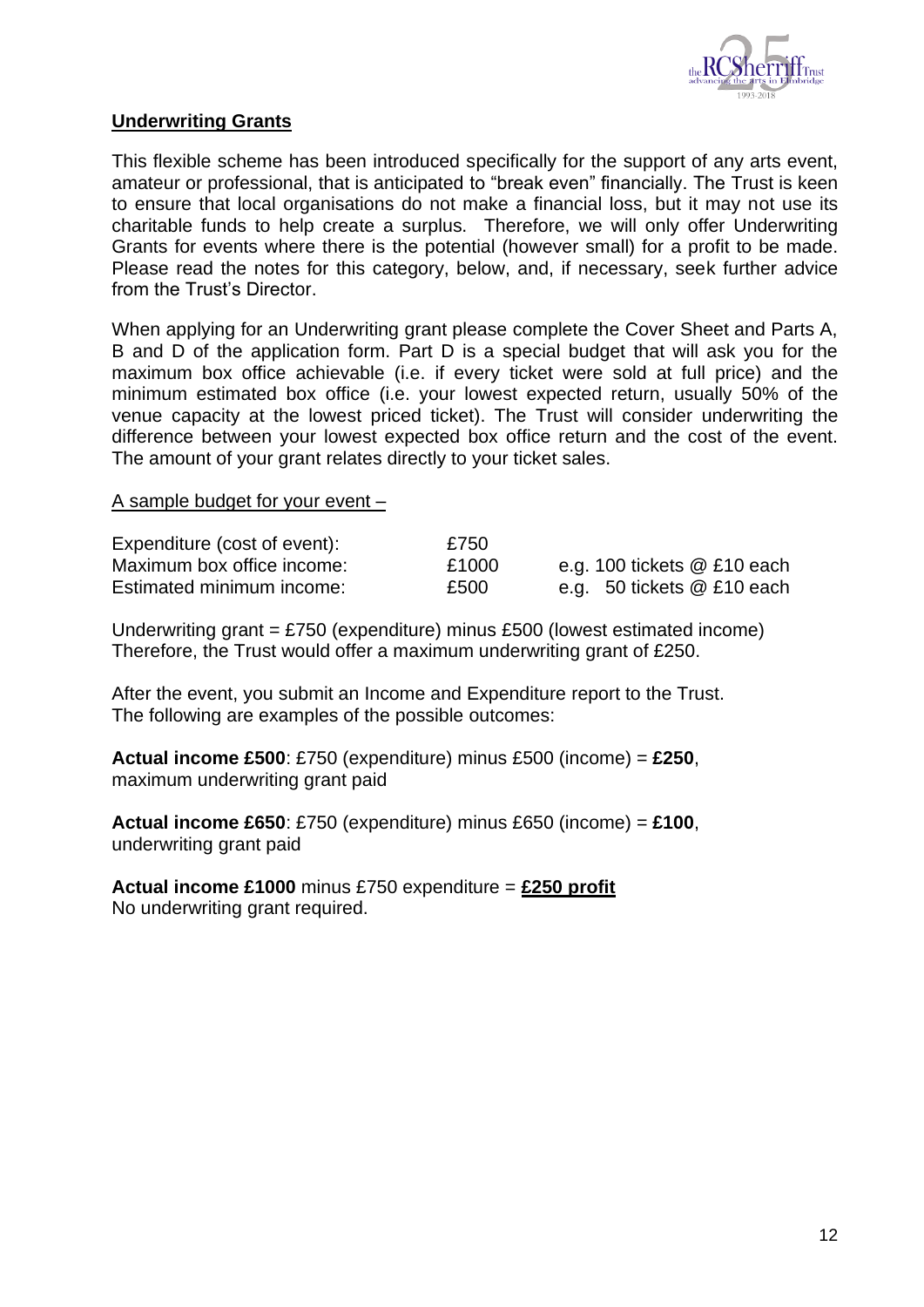

### **Capital Funding**

This fund supports:

Specific, arts-related enhancements to venues in the Borough, such as the purchase of stage lighting, sound equipment or specialist fixtures and fittings, e.g. stage curtains, sprung floors, induction loops etc. **The venue must have a significant, valued element of arts programming in order to qualify for a grant.**

The purchase of instruments or items of specific, arts-related equipment, by nonbuilding-based arts organisations, to improve the resources available in the Borough.

Please note that the R C Sherriff Trust does not put money into 'bricks and mortar'.

The Trust will not fund the purchase of sheet music and scores.

#### **Application is by formal written proposal, which must include the following:**

#### **For venues:**

- the type and amount of arts usage (if it is a multi-purpose venue, such as a village hall) with, for example, a profile of a typical user group
- the current state of the venue
- what improvements are required, and why (e.g. what, if anything, they are replacing; how the various user groups and their audiences will benefit from them; how they will improve the artistic standards or training opportunities)
- how long it will take to implement and complete the enhancements
- who will provide any training needed in the use and maintenance of these new facilities, for the venue staff/volunteers and for members of the user groups; what will be the time-scale for this; and how will it be funded.

#### **For arts organisations:**

- why the equipment is needed (e.g. what, if anything, it is replacing; how it will improve the artistic standards or training opportunities or how the members and/or audience will benefit in other ways), the time-scale for purchasing and installing the equipment
- who will provide any training needed in the use and maintenance of this equipment, for members of the arts group, and how will this be funded
- the arrangements for making this equipment available to other arts organisations in the locality and for training them in its use and maintenance

#### **For Venues & Organisations:**

- A full financial budget relating to the proposed work/purchase must be enclosed with your proposal (in addition to a copy of the organisation's most recent Annual Accounts if you are applying for more than £500).
- The budget must show the full costing for the project, and how this will be covered ie how much money can be raised from other funding sources and how much (the balance) you are requesting from the R C Sherriff Trust.
- The application must also show evidence that the organisation has sought three quotes from different suppliers/contractors for the work/equipment, and
- A copy of the estimate from the successful 'bidder' must be included, with an explanation of the choice.